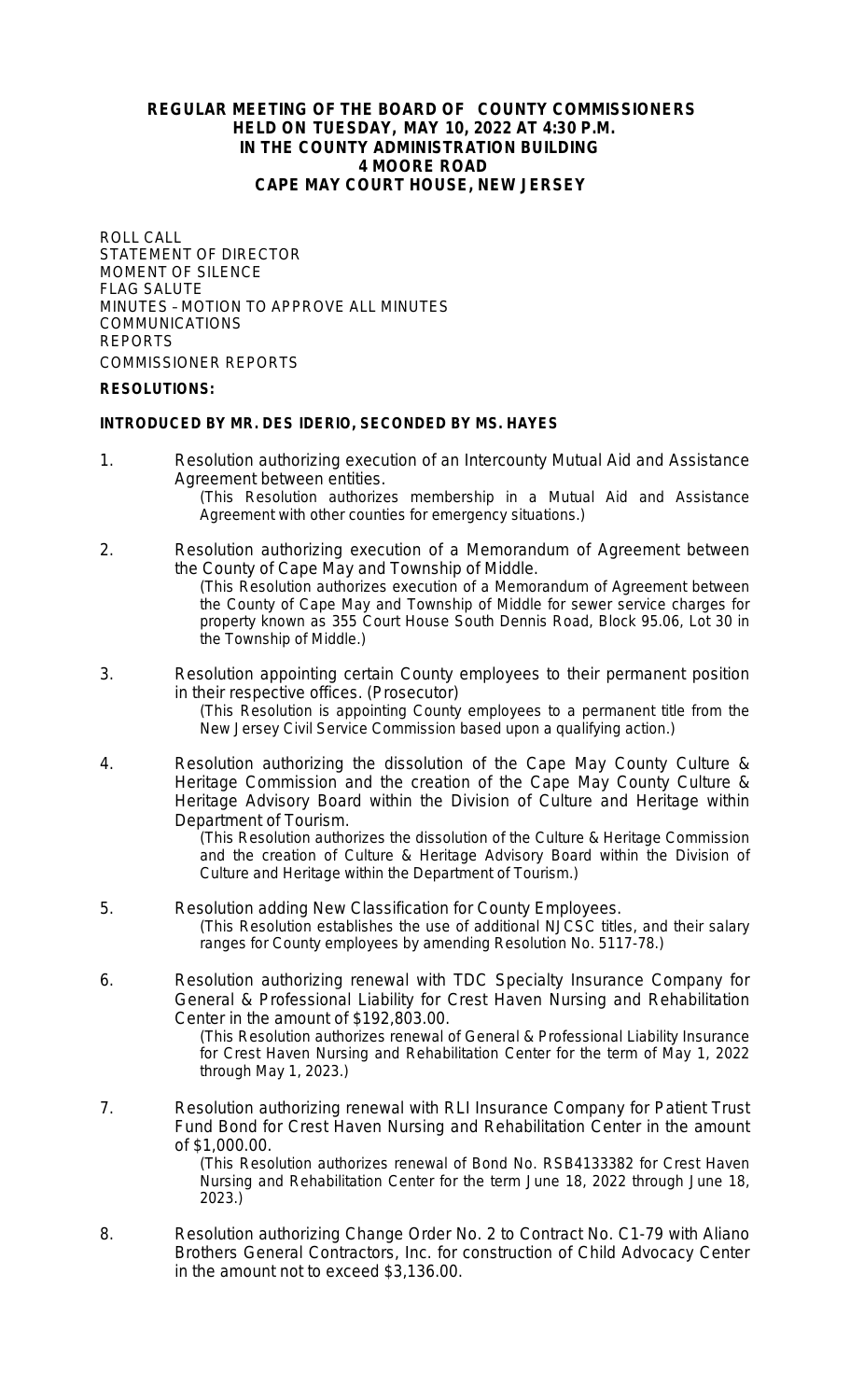(This Resolution authorizes Change Order No. 2 to Contract No. C1-79 with Aliano Brothers General Contractors, Inc. for electrical work in the amount not to exceed \$3,136.00.)

9. Resolution applying to U.S. Department of Justice Bureau of Justice Assistance for the FY22 Bulletproof Vest Partnership Grant in the amount of \$24,400.00.

> (This Resolution authorizes application for grant funding to provide law enforcement with protective armored vests in the amount of \$48,800.00 (\$24,400.00 Federal and \$24,400.00 In-Kind Match.)

10. Resolution authorizing the execution of an agreement between the County of Cape May and the Lower Cape May Regional School District Board of Education for the provision of Bus Transportation Services.

(This Resolution authorizes the execution of an Agreement with Lower Cape May Regional School District Board of Education for the provision of bus transportation services to assist in the evacuation of the County in the event of a natural disaster or other emergency.)

## **INTRODUCED BY MR. PIERSON, SECONDED BY MR. MOREY**

11. Resolution granting and amending various Leaves of Absence to County Employees.

(This Resolution authorizes County Employees to be placed on a Leave of Absence in accordance with the County Leave of Absence Policy and the Family Medical Leave Act (FMLA).)

- 12. Resolution celebrating the month of May as Older Americans' Month in Cape May County with the theme "Age My Way". (This Resolution celebrates the month of May as Older Americans Month in Cape May County and urges every resident to take time during this month to recognize older adults and the people who serve them as vital parts of our community.)
- 13. Resolution appointing certain County employees to their permanent position in their respective offices. (Mosquito Control)

(This Resolution is appointing County employees to a permanent title from the New Jersey Civil Service Commission based upon a qualifying action*.*)

14. Resolution authorizing the write-off of certain accounts receivable at Cape May County Department of Health.

(This Resolution authorizes the County's Health Department to write-off uncollectible accounts receivable originating from Environmental Health Services. These matters have been deemed uncollectible dating back from 2016.)

15. Resolution authorizing Change Order No. 2 to Contract No. C0-35 with Maxim Healthcare Staffing Services, Inc. to provide agency nurse staffing to Crest Haven Nursing and Rehabilitation Center.

(This Resolution authorizes Change Order No. 2 to Contract No. C0-35 with Maxim Healthcare Staffing Services, Inc. to reduce the hourly rate for nurse staffing at Crest Haven Nursing & Rehabilitation Center.)

- 16. Resolution applying to New Jersey Department of Health for funds to support the Right to Know Program Grant in the amount of \$8,976.00. (This Resolution applies to the State for funds to support the Right to Know Program Grant #EPID23RTK09L for the budget period of 7/1/22 through 6/30/23.)
- 17. Resolution accepting Grant Award No. 20SRANJ007 from the Corporation for National and Community Service for the FY2022 Retired Senior Volunteer Program in the amount of \$107,845.00 for the period of April 1, 2022 to March 31, 2023.

(This Resolution accepts a grant award for the FY2022 Retired Senior Volunteer Program for the period 4/1/22 to 3/31/23 in the amount of Federal \$66,953.00, Local Cash Match \$40,892.00, and excess of \$6,701.00.)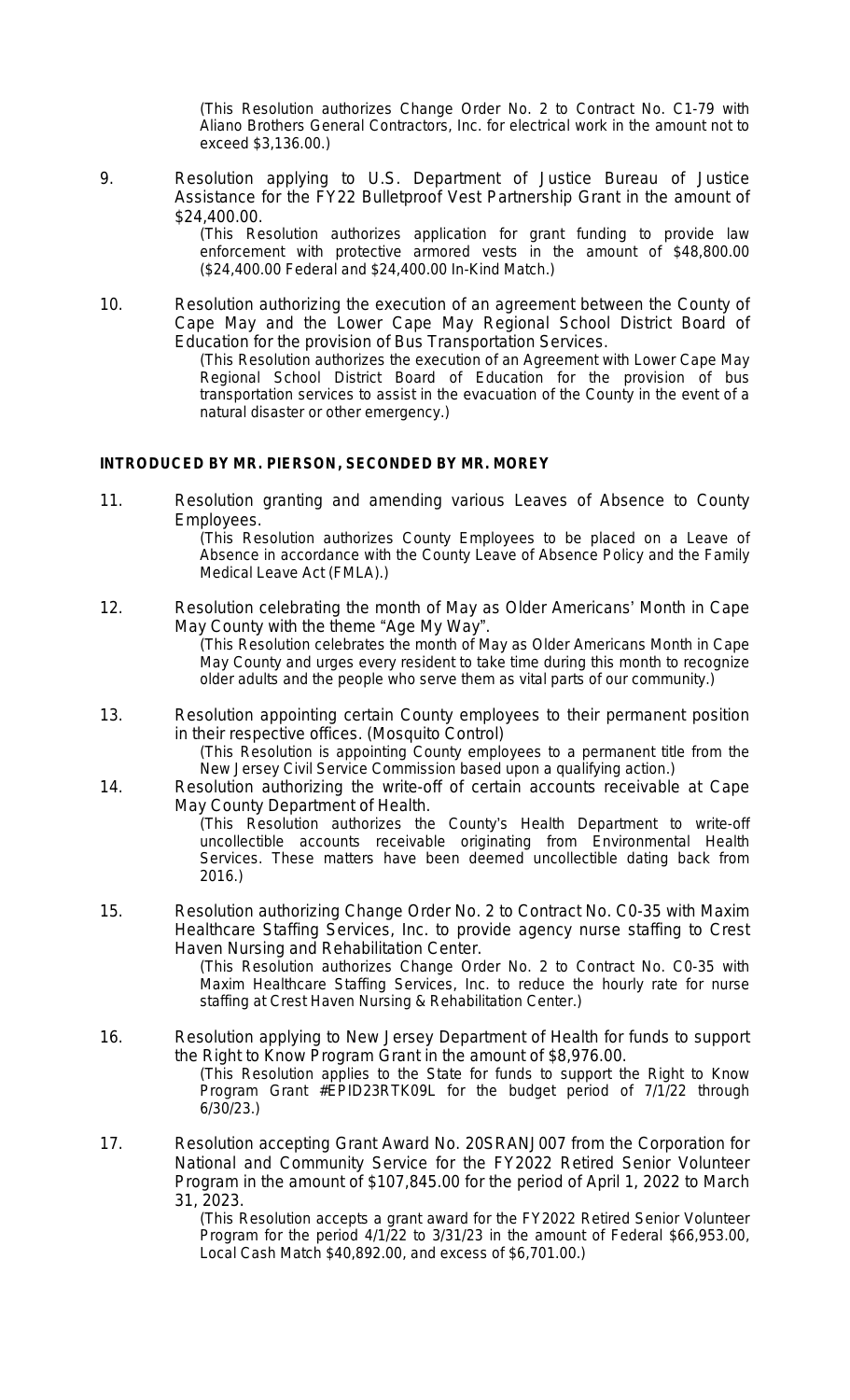- 18. Resolution amending the 2022 Budget for the FY22 Retired Senior Volunteer Program in the amount of \$66,953.00. (This Resolution amends the 2022 Budget in the amount of \$66,953.00, with County matching funds of \$40,892.00, for a total of \$107,845.00, funding to be utilized to cover administrative costs and the placement of volunteers within the community to meet specific needs related to health, independent living and transportation.)
- 19. Resolution accepting 6.2% Federal Medicaid Assistance Percentage (FMAP) funding from New Jersey Department of Human Services in the amount of \$703,752.70.

(This Resolution accepts 6.2% Federal Medicaid Assistance percentage (FMAP) funding in the amount of \$703,752.70.)

20. Resolution amending the 2022 Budget for Enhanced Federal Medicaid Assistance Percentage. (This Resolution amends the 2022 Budget in the amount of \$703,752.70 for Enhanced Federal Medicaid Assistance Percentage funding.)

#### **INTRODUCED BY MS. HAYES, SECONDED BY MR. DESIDERIO**

- 21. Resolution supplementing the 2022 Salary Resolution and approving appointments and salaries. (This Resolution authorizes the hiring of new County employees, temporary assignment pay, salary changes or corrections, title changes and promotions of County employees when applicable.)
- 22. Resolution authorizing the Board to hold a meeting excluding the public on May 10, 2022, at 3:30 p.m. or as soon thereafter as possible or as practicable. Matters falling within attorney-client privilege, pursuant to N.J.S.A. 10:4-12(b)(7), and personnel matters, pursuant to N.J.S.A. 10:4-12(b)(8).

(This Resolution authorizes the Board of County Commissioners to conduct a meeting excluding the public at the stated time in accordance with the Open Public Meetings Act, N.J.S.A. 10:4-1, et seq.)

- 23. Resolution authorizing Application and Indemnification Agreement with Cape Express Soccer Club for use of County Park East for youth soccer practice. (This Resolution permits use of the soccer field located at County Park East by Cape Express Soccer Club.)
- 24. Resolution approving Application and Indemnification Agreement with Cape May County Technical School District for use of County Park East Tennis Courts by the Tennis Club.

(This Resolution permits use of the tennis courts located at County Park East by the Cape May County Technical High School Tennis Club during the months of May and June 2022.)

25. Resolution reconfirming Resolution No. 294-22 adopted April 26, 2022. (This Resolution reconfirms and ratifies the following Resolution as adopted by the Board of County Commissioners at a regular meeting held on April 26, 2022: Resolution No. 294-22: opposing the State Board of Education Revised New Jersey Student Learning Standards for Comprehensive Health and Physical Education on Sex Education.)

#### **INTRODUCED BY MR. MOREY, SECONDED BY MR. PIERSON**

- 26. Resolution reappointing members to the Cape May County Open Space Review Board. (This Resolution authorizes the reappointment of Cornelius R. Byrne, Jr. and David Craig to the Open Space Review Board; terms to expire June 1, 2025.)
- 27. Resolution authorizing the use of competitive contracting to provide Professional Construction Engineering Services for Beach Avenue (CR604) Resurfacing Improvements, City of Cape May.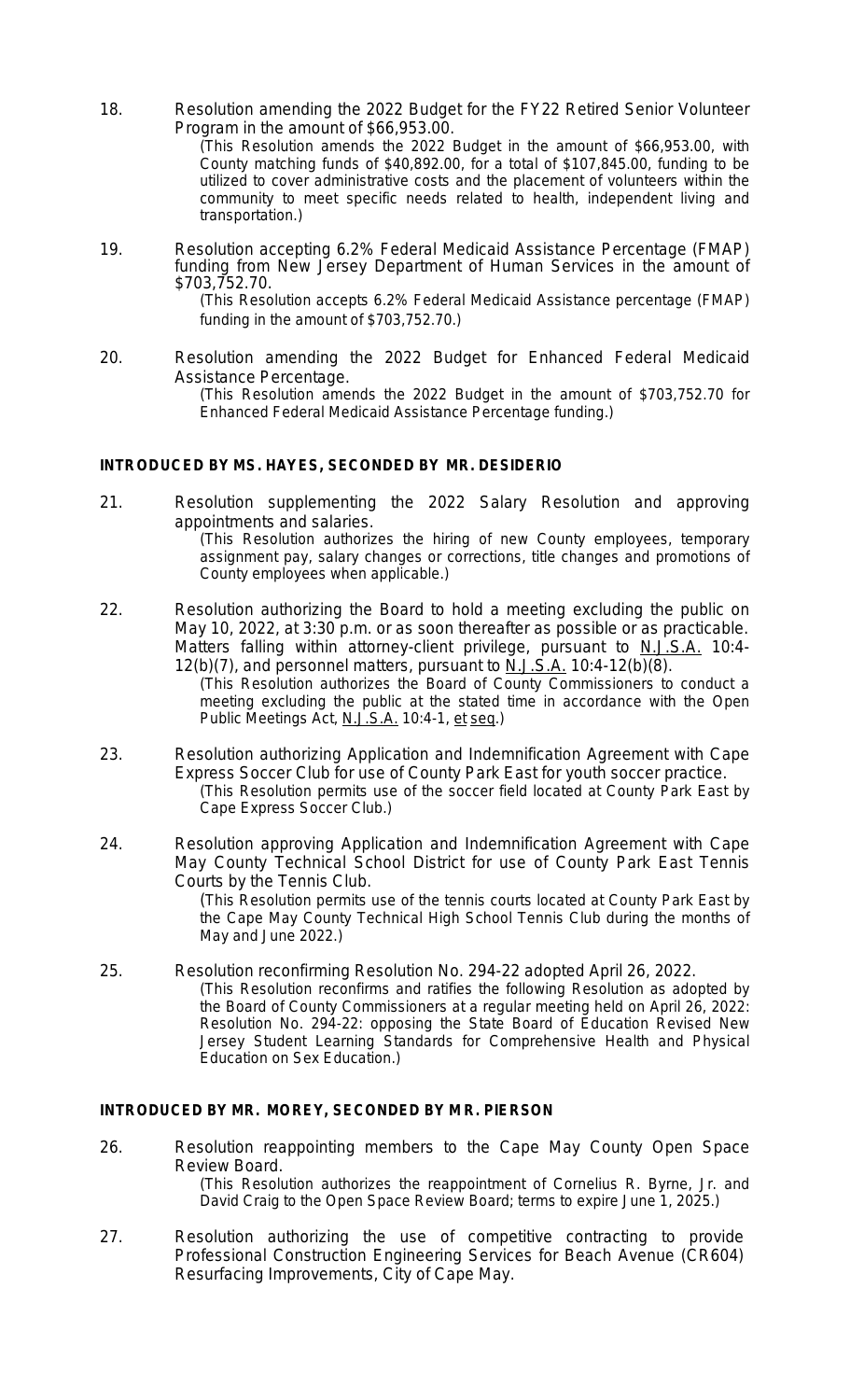(This Resolution authorizes the use of competitive contracting process pursuant to N.J.S.A. 40A:11-4.1(3)i for selecting consultants for professional construction engineering services.)

- 28. Resolution authorizing the use of competitive contracting to provide Professional Construction Engineering Services for Tyler Road (CR611) Resurfacing Improvements, Borough of Woodbine, and Township of Dennis. (This Resolution authorizes the use of competitive contracting process pursuant to N.J.S.A. 40A:11-4.1(3)i for selecting consultants for professional construction engineering services.)
- 29. Resolution authorizing an Indemnification Agreement among Green Whales, Inc., Cape May County Bridge Commission and the County of Cape May for the NJ 3 Bridges Run on May 7, 2022.

(This Resolution authorizes Green Whales, Inc. to conduct a race involving the use of bridges and roads owned by the Bridge Commission and the County, respectively.)

30. Resolution accepting proposal of Stantec Consulting Services Inc. in the amount of \$99,948.98 for Professional Engineering Services for Resurfacing of Pittsburgh Avenue (CR622), City of Cape May.

(This Resolution accepts the proposal of Stantec Consulting Services, Inc. in the amount of \$99,948.98. Stantec Consulting Services, Inc. is one of the consultants in the professional engineering pool of consultants established by the Fair and Open Process.)

31. Resolution closing the contract and accepting the work of Colliers Engineering & Design for Professional Construction Engineering Services for Avalon Boulevard (CR601) over Ingram's Thorofare Bridge Deck Reconstruction.

(This Resolution accepts the work and closes the contract.)

- 32. Resolution accepting the work and closing the contract of Stantec Consulting Services Inc. for Professional Traffic Engineering Services for 2018 Pavement Marking Improvement Program. (This Resolution accepts the work and closes the contract.)
- 33. Resolution accepting the work and closing the contract of Stantec Consulting Services Inc. for Professional Traffic Engineering Services for 2017 Pavement Marking Improvement Program. (This Resolution accepts the work and closes the contract.)
- 34. Resolution authorizing application for Road Opening Permit to Asphalt Paving Systems, Inc. for Third Avenue (CR619), Borough of Stone Harbor. (This Resolution authorizes Asphalt Paving Systems to install a new gravity sewer, on Third Avenue (CR619), Borough of Stone Harbor between 104<sup>th</sup> and 103<sup>rd</sup> Streets. Work will be completed promptly.)
- 35. Resolution amending Resolution No. 358-20 memorializing emergency declaration condition for the repair of the southwest bascule web and exterior cover plate at the 96<sup>th</sup> Street Bridge over Great Channel (Str. No. 0500-006) in the Township of Middle and Borough of Stone Harbor for a not to exceed amount of \$1,485,130.40 and to authorize the County to engage a contractor and construction engineer to make repairs.

(This Resolution includes the final ceiling amount not to exceed \$1,485,130.40 for an emergency repair to the 96<sup>th</sup> Street Bridge for work completed.)

36. Resolution accepting the proposal of Urban Engineers, Inc. to provide Professional Engineering Services in the amount of \$254,407.00 for Marshallville Road (CR632) Bridge Replacement with a Pedestrian Bridge, Township of Upper.

(This Resolution accepts the proposal of Urban Engineers, Inc. to provide Professional Engineering Services associated with Marshallville Road (CR632) Bridge Replacement with a Pedestrian Bridge, Township of Upper. Urban Engineers, Inc. is one of the consultants in the professional general engineering pool of consultants established by the Fair and Open Process.)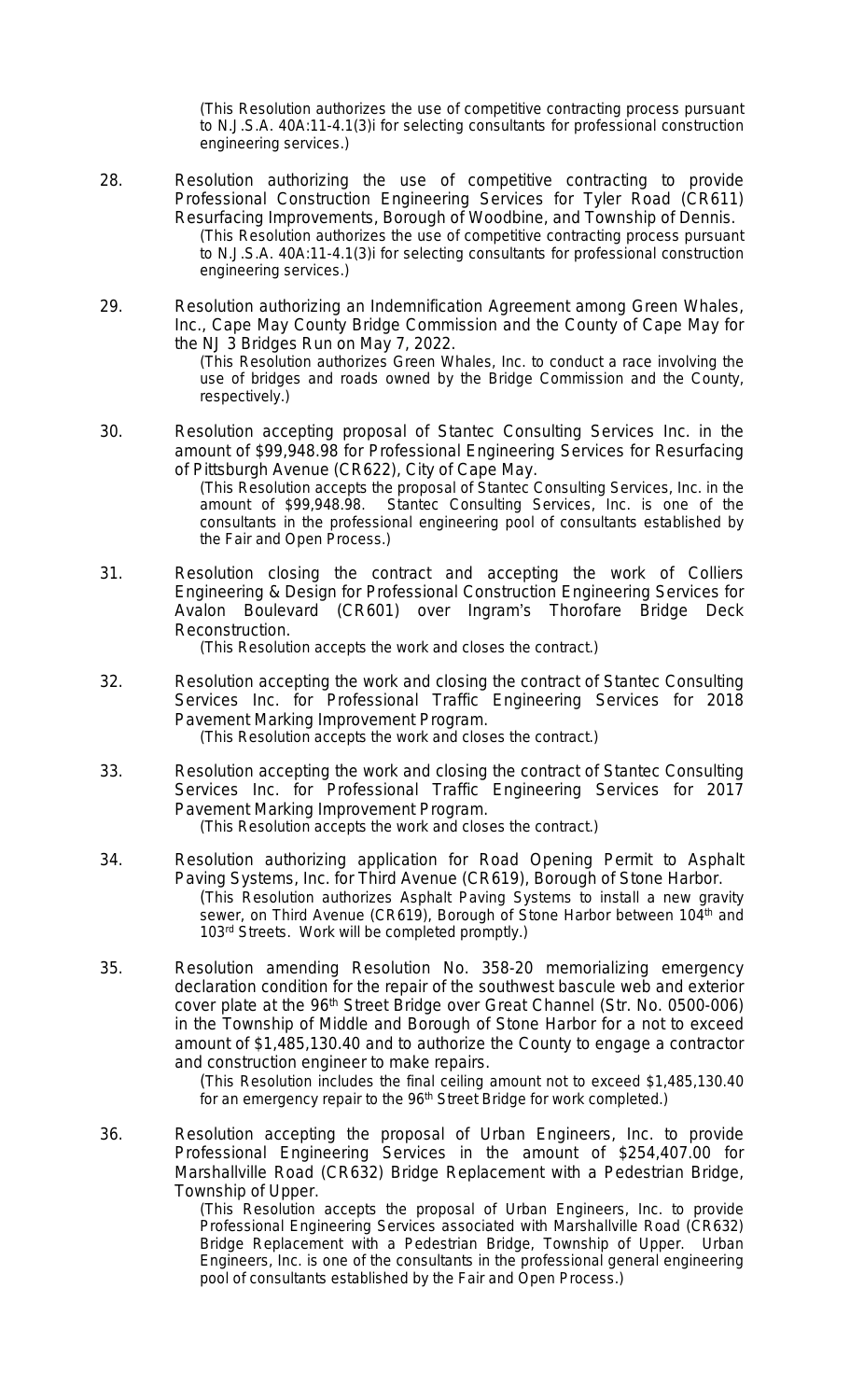37. Resolution awarding Contract No. C2-82 to Burns Construction Consulting, LLC, to provide Owner's Representation Services for the construction of a Multi-Tenant Technology Building at the Cape May County Airport.

(This Resolution awards Contract No. C2-82 to Burns Construction Consulting, LLC, to provide Owner's Representative Services for the construction of a Multi-Tenant Technology Building at the Cape May County Airport commencing May 11, 2022, expiring upon project completion and closeout pursuant to N.J.S.A. 40A:11-15(9) in an amount not to exceed \$399,555.00.)

- 38. Resolution authorizing execution of an Access and Remediation Agreement with Jersey Central Power & Light Company. (This Resolution authorizes execution of an agreement with Jersey Central Power & Light Company to provide access to a portion of Lafayette Street for purposes of remediation.)
- 39. Resolution determining the Form and other details of not to exceed \$10,100,000 General Obligation Bond, Series 2022 of the County of Cape May, New Jersey, and providing for its sale to the New Jersey Infrastructure Bank pursuant to the State Fiscal Year 2022 New Jersey Transportation Infrastructure Bank Financing Program.

# **INTRODUCTION TO CAPITAL OR DINANCE**

Capital Ordinance providing for the Acquisition and Installation of Capital Equipment for various County-Owned Facilities, in and for the County of Cape May, State of New Jersey; and Appropriating \$1,000,000 therefor from the County's Capital Improvement Fund to pay for the cost thereof.

# **INTRODUCTION TO BOND ORDINANCE -22**

Bond Ordinance providing for various improvements to and renovation of the Franklin Street School in the City of Cape May to convert to the Cape May City Branch of the Cape May County Library, by and in the County of Cape May, State of New Jersey; appropriating \$11,400,000 therefor (including a Grant from the State of New Jersey and contribution from the City of Cape May in the aggregate amount of \$5,447,081) and authorizing \$5,669,446 Bond or Notes of the County to finance part of the costs thereof.

MOTION TO PAY BILLS AND CHECKS BE TRANSFERRED TO THE COUNTY \_\_\_\_ moved \_\_\_\_\_\_\_ seconded

PUBLIC COMMENTS:

ADJOURN:\_\_\_\_\_\_ moved \_\_\_\_\_\_seconded \_\_\_\_\_\_\_time

**CAUCUS MEETING OF THE BOA RD OF COUNTY COMMISSIONERS**